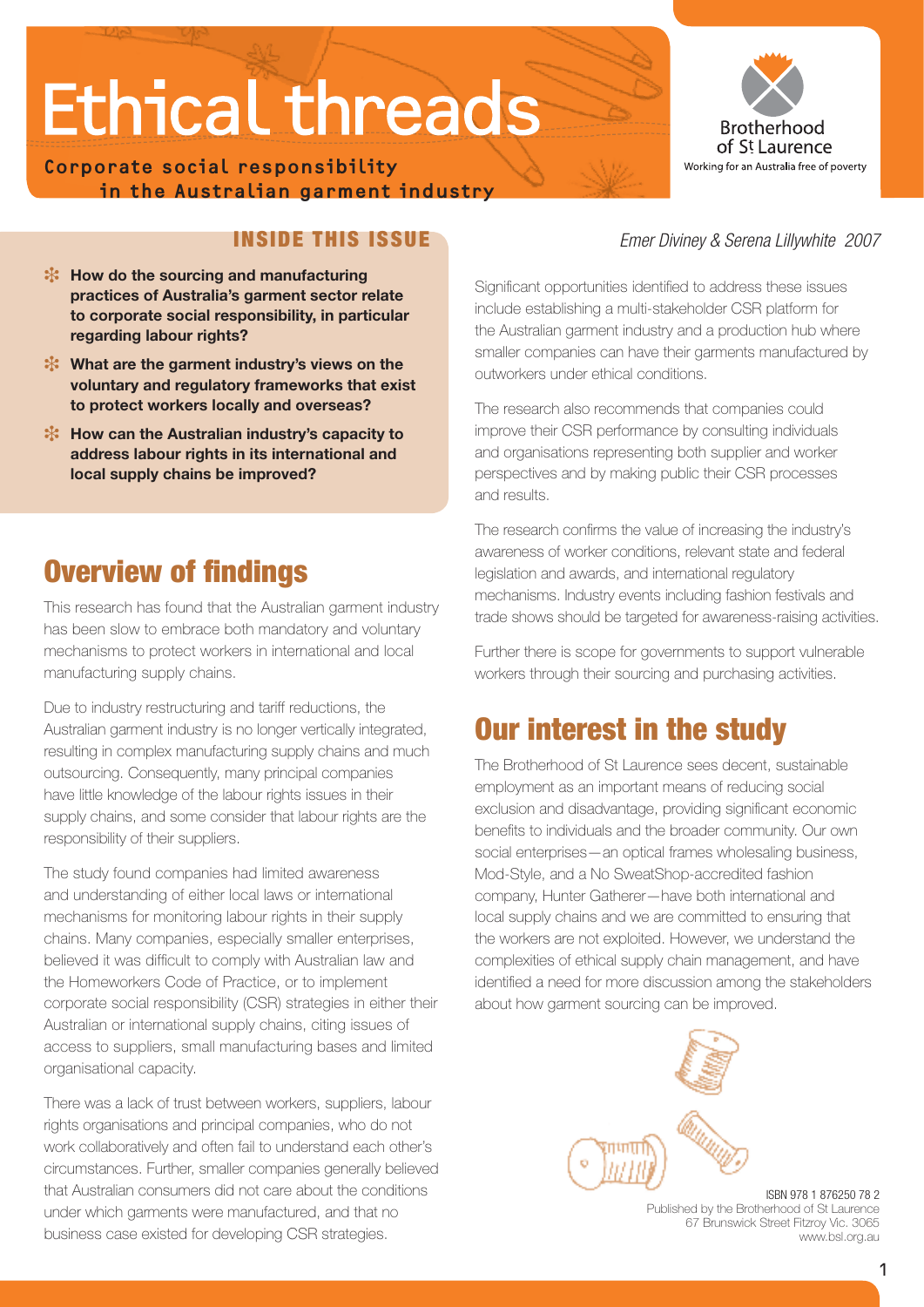## Who we spoke to

Researchers spoke to 37 organisations—23 companies and 14 industry stakeholders, including business organisations, labour rights organisations and government employees—and 13 outworkers in two focus groups.

A number of companies were unwilling to participate. The Brotherhood of St Laurence would like to thank the companies which demonstrated good faith and an interest in progressing CSR in the garment industry in Australia through their involvement. The organisations shown below agreed to be named as participants; four companies/stakeholders asked not to be named.

| <b>Small companies</b>                | Nicola Cerini Australia; Genki;<br>Veducci Smith; Bird; Sprinkle Magic                                                                                                               |
|---------------------------------------|--------------------------------------------------------------------------------------------------------------------------------------------------------------------------------------|
| <b>Medium companies</b>               | Sass & Bide; Gorman; Feathers;<br>Cue Design; Clifton Clothing; Qualitops;<br><b>TUFFA Workwear; FM Brands</b>                                                                       |
| Large companies                       | Coles Group; Country Road; Pacific Brands;<br>Review; Just Group; Myer; Yakka Group                                                                                                  |
| <b>Labour rights</b><br>organisations | Textile Clothing and Footwear Union Australia;<br>Asian Women at Work; Fairwear;<br>Oxfam Australia                                                                                  |
| <b>Business</b><br>organisations      | The Council of Textile and Fashion Industries<br>of Australia (TFIA); Australian Fashion Council;<br>IMG Worldwide; Australian Industry Group;<br><b>Australian Business Limited</b> |
| Government                            | Industrial Relations Victoria;<br>Australian Government Office of Workplace<br><b>Services</b>                                                                                       |
| <b>Education</b>                      | RMIT Fashion; Australian Centre for Retail<br>Studies, Monash University                                                                                                             |

## A changed global environment

Since the 1970s there has been significant restructuring of the garment industry. Through the progressive opening of markets to imports and the reduction of trade quotas and tariffs, a global business model has emerged 'based on companies outsourcing production through global supply chains that demand low-cost and "flexible" labour' (Raworth 2004, p.17). Foreign investment has contributed to enhanced integration of developing and emerging countries, particularly China, in the global economy. With garment production being very labour-intensive, cut-maketrim processes have moved to competitive locations where labour is plentiful and inexpensive. According to Raworth (2004, p.48), 'today, at least 50 countries look to garments for export success,

and thousands of manufacturers—both local owners and foreign investors—are vying for a place in big companies' and retailers' supply chains'. However, there is increased recognition that benefits do not accrue automatically and are not evenly shared across countries, sectors, communities and workers (Davies 2003).

## The Australian garment **industry**

According to the Council of Textile and Fashion Industries of Australia (TFIA), clothing and textile sales are worth \$9 billion each year, and the industry accounts for 10 per cent of manufacturing establishments in Australia. However, as tariffs have moved from 55 per cent in 1989–90 towards government targets of 5 per cent in 2015 (Manufacturing Skills Australia 2006), Australia has followed worldwide trends of offshoring and outsourcing. Up to 50 per cent of clothes now sold in Australia are manufactured overseas (ANZ 2005), mainly in low-wage countries. Outsourcing reduces companies' workforces, allows greater production flexibility, and weakens the capacity of businesses, unions and NGOs to monitor labour rights (Hale & Shaw 2001).

It is difficult to ascertain the number of outworkers in Australia, as data is both varied and out of date. Figures range between 23,650 (Industry Commission 1997) and 329,000 (TCFUA 1995). However, labour rights organisations interviewed indicated that these discrepancies are most likely due to the informal and hidden nature of the work, the reticence of workers to be identified, the outworkers' limited English and the practice of extended family helping to meet deadlines. The outworkers that we spoke to confirmed that family and friends assisted with production:

#### If I have big job and cannot finish in the time, my family come, aunt, uncle, niece nephew, the neighbour—they all come, they all work.

A government employee spoke of the difficulties monitoring conditions:

> We picked four city councils where outworkers were known to work, and went to their economic development and planning people and asked them to tell us where their outworkers are. There was not one registered workshop or small factory who outsourced work—that gives you a bit of an indication about how well hidden it is.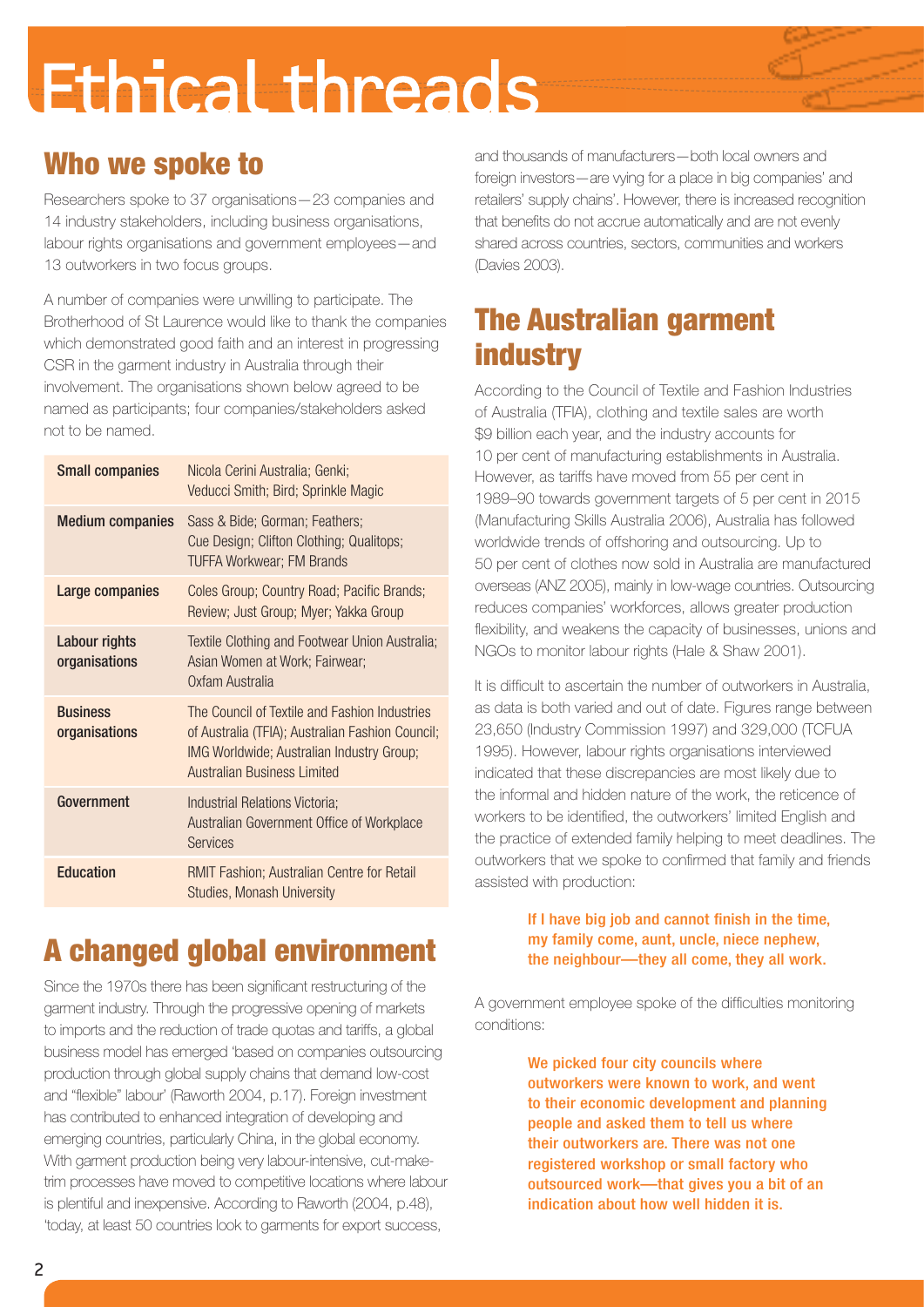## Production capability in Australia

All respondents to our research indicated that the changes described above had resulted in industry fragmentation and factory closures in Australia. They repeatedly described a loss of local manufacturing capability and technology, and a shortage of skilled workers. Large and medium companies interviewed commented that it was getting harder to find contractors who could produce goods of equal quality to those manufactured overseas.

Respondents were concerned about sourcing trims and fabrics; producing certain garments, such as fully fashioned knits and shirts, in Australia; and the capacity of local manufacturers to work with some fabrics. Company representatives also spoke of the shortage of skilled patternmakers and sample machinists in Australia and felt that government or educational institutions were not addressing this deficit. Most of the business and government stakeholders and some company representatives believed that garment companies could only survive if they could capture a niche market (for example specialist workwear).

## Keeping a manufacturing base in Australia

The majority of respondents stated a need to maintain manufacturing capability in Australia. Eighteen companies were manufacturing in Australia. Only five of the 23 participating companies had moved *all* their production to low-wage countries. Most small company respondents said that they did not have the economies of scale to source overseas, and some medium companies only sourced offshore if they were producing enough garments to meet overseas quotas, but otherwise had garments locally produced.

Overall, 27 industry respondents, including labour rights organisations, stated that for Australia to foster an innovative design industry, small and independent labels needed access to manufacturers willing to produce small runs. Respondents from designer label companies also saw advantages in manufacturing onshore, enabling their designers to work more closely with the production process to ensure quality. Two major Australian retail brands with concept stores in large shopping centres indicated that being Australian-made was part of their branding strategy. By manufacturing in Australia, they could minimise risk from changing fashion trends and weather patterns. Another company with a large portfolio of brands indicated that it was important to support Australian manufacturing because problems could arise in offshore supply and manufacturing costs were rising in China.

#### A government official commented:

It's a bit naïve quite frankly to say, 'Look, we'll do all the brain power, the design work, and nothing else'. Clearly we're not going to be a country that manufactures t-shirts and we shouldn't because we want to be competitive in it; but you need those different layers of support underneath the so-called brain power—the sample machinists, patternmakers and skilled manufacturers.

Labour rights organisations linked manufacturing capacity with employment and economic benefits:

> It's an advantage to the economy to have a manufacturing base, especially for vulnerable workers who haven't been able to find work in other sectors but can find work in garment manufacturing.

## Manufacturing offshore

Companies interviewed identified the pressure from cheap imports from low-wage countries, compared with the cost of goods made in Australia, as one of the main reasons for manufacturing offshore. Many companies and business stakeholders felt it was difficult to 'grow your business' unless they moved at least some manufacturing offshore.

Fifteen of the participating companies were sourcing overseas, mainly in China (13 companies) and India (6). Although they gave cost as the major reason, many companies' representatives indicated that foreign investment in countries like China and India had resulted in factories with state-of-theart technology and highly skilled workforces. They consistently commented on greater choice and better production quality overseas. Respondents from large companies said there was a greater capacity to produce volume, and access to markets in US and Europe was logistically easier from China than Australia. By engaging sourcing agents in the region, they could access trims, fabric, factories, logistics solutions, quality control, and social and environmental auditing. By contrast, industry fragmentation in Australia meant that they needed access to different suppliers for each component.

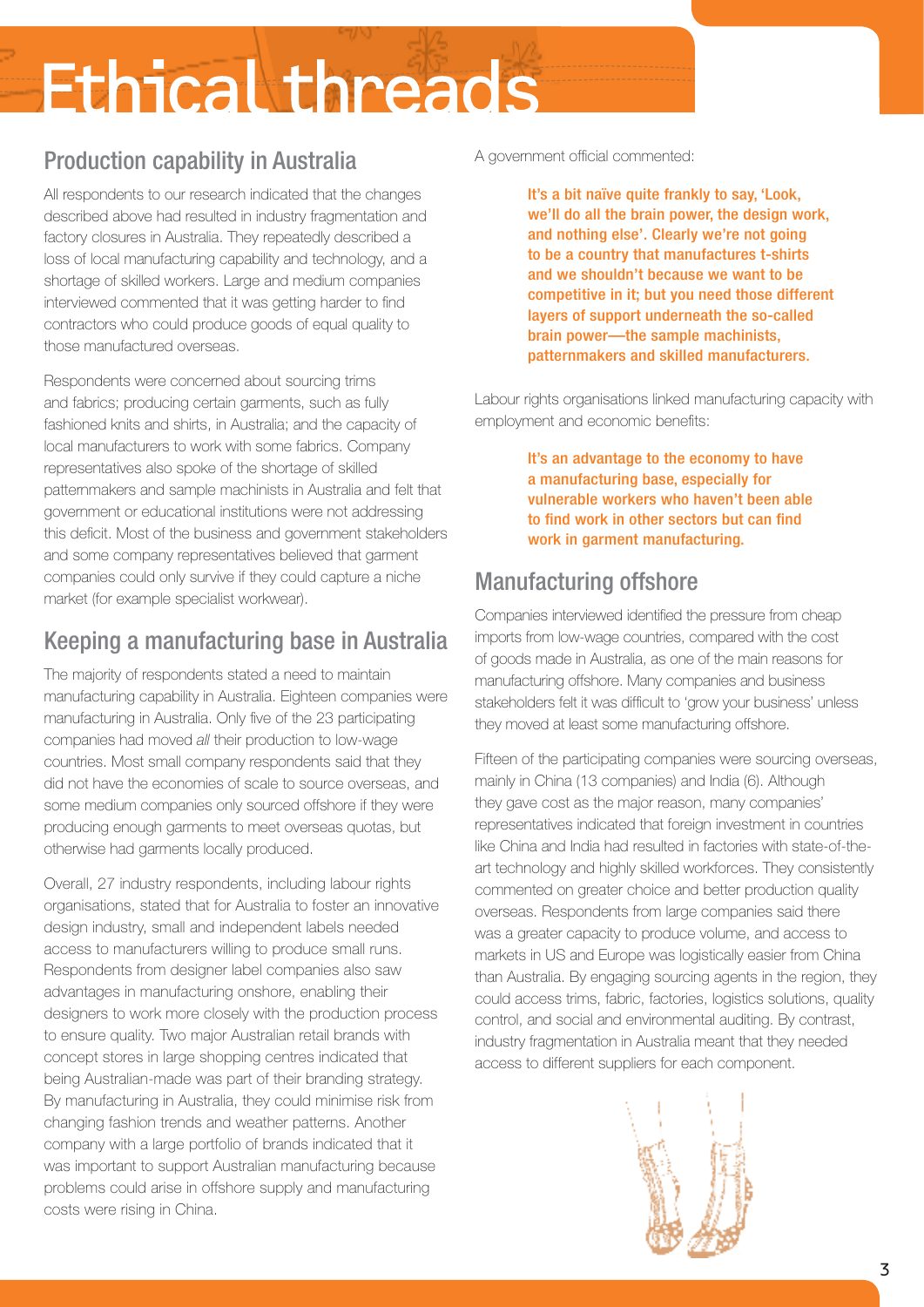## Working conditions: perceptions and realities

An overwhelming finding in this research is the lack of awareness of, and in some cases the lack of a feeling of responsibility for, the difficult working conditions faced by many garment workers in Australia and overseas. Company perceptions were formed without consultation with workers and, with the exception of a few larger companies, without a process to monitor and evaluate factory conditions. There was also a strong view that 'sweatshops' existed but not in their production chains.

## Conditions in Australia

Garment manufacturing in Australia is predominantly structured around outsourcing, with sewing commonly performed by outworkers—mainly migrant women with low English proficiency.

Over the past decade, state and federal inquiries have consistently found that outworkers receive payment and conditions significantly lower than their award and statutory entitlements. These include inquiries by the Productivity Commission (2003) and the Industry Commission (1997).

Cregan (2001) found that outworkers' average rate of pay was \$3.60 per hour. Most of the participants averaged 12 hours per day, with 62 per cent stating they worked seven days a week.

Outworkers interviewed for this research indicated that conditions had worsened in the last five years. A shortage of work had left them with very little bargaining power with contractors. One group said they were paid \$2.50 for a detailed shirt which took one hour to sew. Another group said they were paid between \$2 and \$3 an hour. When asked about hours worked, most indicated that they often went weeks without a job but when the work was available they worked long hours.

#### If we work eight hours a day, five days a week, we would only earn \$100 so it is not enough. It's impossible to work less hours and earn the same as workers in the factory.

These outworkers also said that compared with ten years ago, companies increasingly demanded quicker turnaround times. The scarcity of work and precarious nature of employment leave outworkers with little choice but to accept the job.

Before ... hard work meant two weeks and they [the factory] [would] ask you how much and you say the price; if they don't agree, you go somewhere else. Now they say 'No, need it today, do it in four hours ... if you don't want [to do the job] then forget it'.

#### If you want the job, you try more hard. You can't sleep, you work all day. You can't do anything for your children.

When asked about Australian conditions for workers in cutmake-trim processes, most company representatives did not identify poor conditions in their supply chains. Of the 23 interviewed, 14 thought conditions were good, four indicated that they varied and four companies expressed concern. The other company and two business organisations queried whether conditions were as bad as labour rights organisations claimed. For example:

> People make claims that ... can't be supported with real data. I'm not naïve enough to say that every home worker is doing OK, but I'm not naïve enough to say that every home worker isn't. So people that turn around and say home workers are paid \$3 an hour … there may be a home worker out there being paid \$3 an hour, or a number, or quite a few. But I don't think it's all home workers.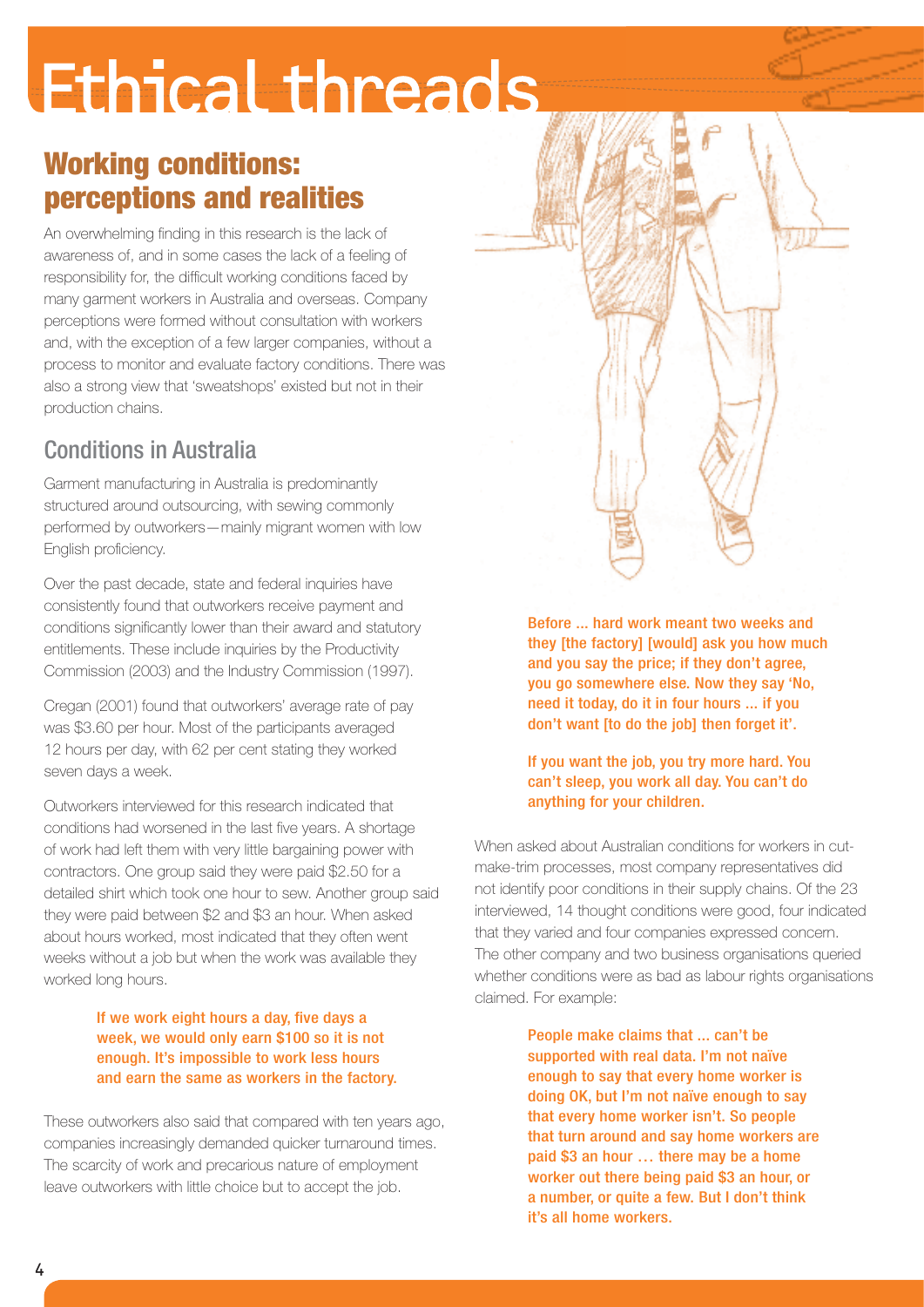Even though outworkers account for 40 per cent of total employment in the textile clothing and footwear (TCF) sector (Productivity Commission 2003), company representatives' views of working conditions were often based on their direct contractors' workplaces and did not include those further down the supply chain. Of the 19 company representatives interviewed who manufactured in Australia, 16 indicated that they had visited a workplace where their garments had been made. Seven noted that they were commenting on conditions in factories, not for outworkers, and five indicated that conditions for outworkers were probably worse than in factories.

Most company representatives were aware that outworkers were employed in their production chains, but only five large company and sportswear representatives gathered information about the outworkers' employment conditions, many other respondents stating that this was their contractors' responsibility. Only two had ever met an outworker or been to an outworker's residence.

> There's just stuff everywhere, it's fluffy and messy and they've got their kids running around ... I think conditions are pretty bad out there. In relation to harassment, my feeling is it's probably not that much different to many other workplaces, but I can't say it would be as well governed. Who knows?

Asked to compare their conditions with factory workers, outworkers said:

> At the factory you work with other people and ... if the company do something wrong you can get other people to help. But if you [are an] outworker [you] don't know enough, if the boss wants to do something you can't complain because you won't get work. [You] don't know who to turn to.

They rip you off because you work at home. They think you need the job more than the worker in the factory. So if you work at home they think you don't know the language or the rules.

Most smaller company representatives felt that, because they were paying handsomely, machinists must be receiving award wages. Two large company representatives indicated that they had well-developed compliance systems, expressing confidence that all workers in their supply chains were employed under award conditions:

I'm not on a supply chain that is cheap and nasty. We have to get quality so they have to pay the workers a decent wage to get a decent product.

A number of business organisations and company respondents felt that outworkers were happy with flexible working arrangements that allowed mothers to work from home and be with their children. Outworkers interviewed did state that an advantage of working from home was caring for their families. However, most said they would prefer not to work at home because conditions were poor:

> When I first arrived I didn't speak any English and I have young children, so it is almost impossible to find other work ... If I could choose I would rather to work outside home so I could learn things, experience more things and become more confident. Staying at home all the time makes me have no confidence and [feel] stressed.

Others talked about the impact of outwork on family life:

The house gets very dirty and dusty and the children get asthma, so not only we are affected by this environment but our children are too. Like when I make clothing items that have been dyed, then my children's face looks very blue.

### Conditions in low-wage countries

The vulnerability of garment workers is not confined to Australia. Garment workers in low-wage countries work long hours at high speed, frequently with wages and conditions that do not comply with their own labour laws. Many such workers are located in countries like China that do not allow freedom of association, or in factories that actively discourage trade unions.

Most company representatives interviewed had a limited understanding of conditions in their international contracting chains, and based impressions on personal opinion and brief factory visits, rather than formal monitoring. The exceptions were the six companies which had developed CSR processes for their international sourcing.

Respondents from medium-sized companies were inclined to view conditions in their offshore factories as good. Larger company representatives were more likely to comment on the huge variability of conditions overseas, admitting that sweatshop conditions did exist. However, representatives from companies with auditing processes felt that suppliers' factory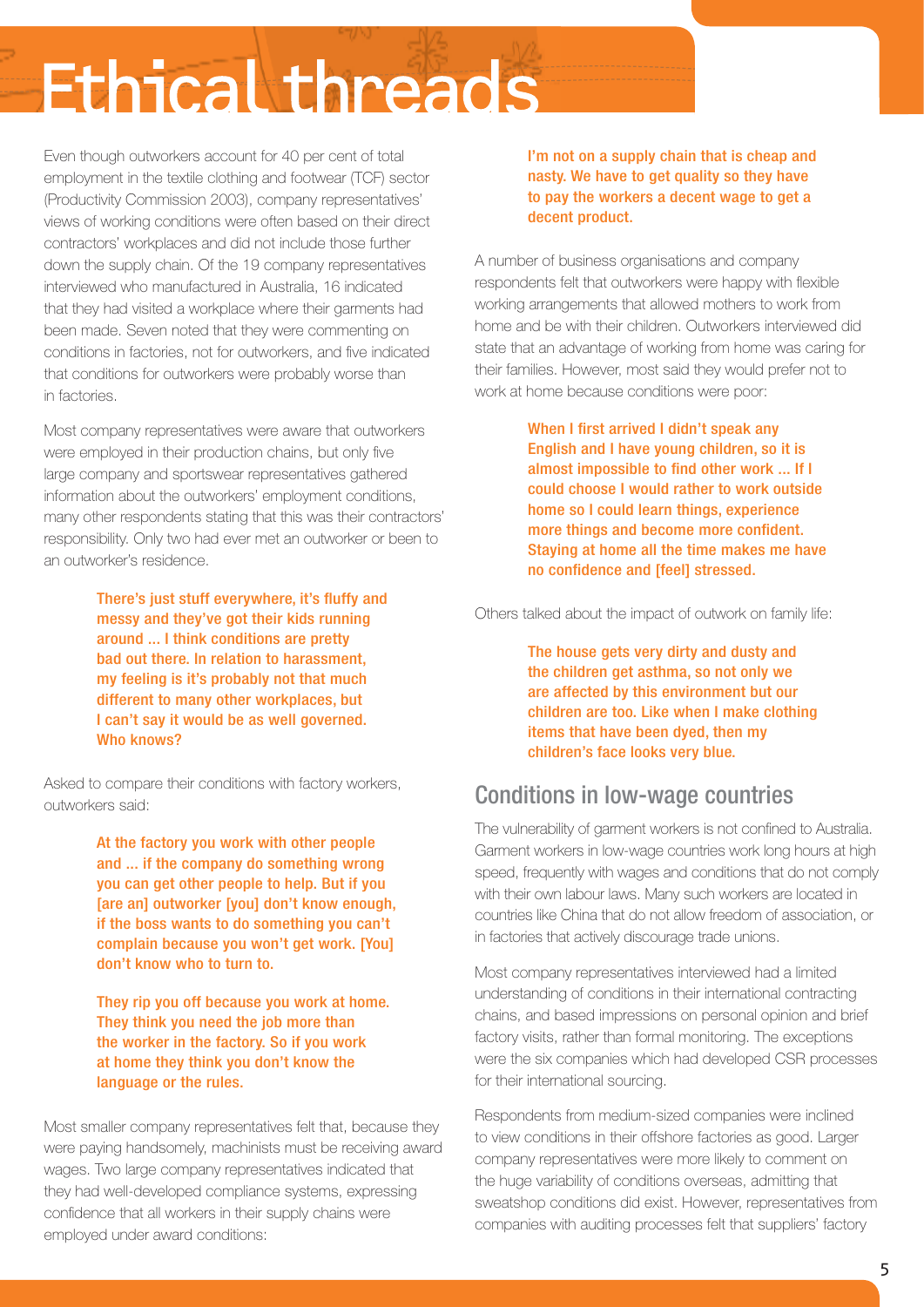conditions were good, and were confident that breaches of their code were quickly rectified.

Most of the 15 representatives of companies sourcing overseas had visited the factories where their garments were produced. Those who had not were most likely ordering 'off the rack' garments they had not designed, from catalogues or trade shows. As in the Australian context, company respondents generally commented on the physical environment in which workers were employed: 'From first sight it is clean, organised, efficient and streamlined'. Some felt that the working conditions were relative to the technical capacity and quality of goods produced by the factory:

> We put orders in that are going to be substantial, so they have to have manufacturing processes in place; and if they've got good-quality manufacturing processes, that normally leads on to being a reasonably good and effective place to work as well.

As BSL research (Lillywhite 2003) into the optical sector in China showed, clean, modern, high-tech factories could mask serious human rights abuses. Labour rights spokespeople agreed:

> The conditions can look good on the surface—clean, light, modern—but the problems can be hours, hourly rate entitlements, overtime, sexual harassment, or being timed in the toilet.

One large company representative made the distinction:

In Fiji, in Indonesia, in China ... [they] have all got fantastic working conditions. Now, I'm not talking about wages, you know, but I am talking about the general presentation of the factory.

Four companies and two business organisations surmised that because factories in China were often newer and more technologically advanced, and workers were employed in factories, conditions would be better than for outworkers in Australia.

The condition of living quarters for migrant workers in China was an area of concern for several respondents who had visited Chinese dormitories. Of the nine company representatives, four were positive about the food, amount of space, access to hot water, and entertainment provided; but the others commented that conditions were crowded, lacking light and ventilation. Two company representatives indicated that even though dormitory conditions were not good, they met SA8000 certification and their own auditors' criteria.

Six respondents considered it inappropriate to impose 'western standards' on countries such as China, with different cultural values and 'stages of development', and rejected the idea of universal labour laws. One person explained:

> They're getting paid, they've got good jobs, and they're sending the money to their family who couldn't eat off the land.

## Australian law and regulation

Companies manufacturing in Australia are governed by a regulatory framework covering both factory workers and outworkers. This framework does not address companies' responsibilities to overseas workers involved in garment production.

### Regulatory frameworks to protect Australian workers

Australia's regulatory framework, according to Marshall (forthcoming), appears to be a model of regulatory design, 'incorporating a combination of voluntary mechanisms and punitive options'. It attempts to address the garment industry's fragmented and complex manufacturing supply chains.

#### Regulation in Australia

Garment wholesalers, retailers and manufacturers have a legal responsibility to comply with the federal *Workplace Relations Act 1996* and amendments and the federal Clothing Trades Award (or equivalent state award and state industrial legislation) that define outworkers as employees, legally entitling them to the same conditions as factory workers. The Acts and awards also give the TCFUA the right to enter workplaces to monitor conditions.

The awards stipulate that a company that either outsources work directly to an outworker or gives work to a contractor must register with a state or federal Board of Reference and list its contractors. Companies must also keep records of the work they give to contractors, including the amount paid, time given for completion, and details of the complexity of the garments. The company giving work to an outworker is responsible for ensuring that the outworker receives all employee entitlements. A company that outsources its work to a contractor must ensure that the contractor is award-compliant to avoid prosecution.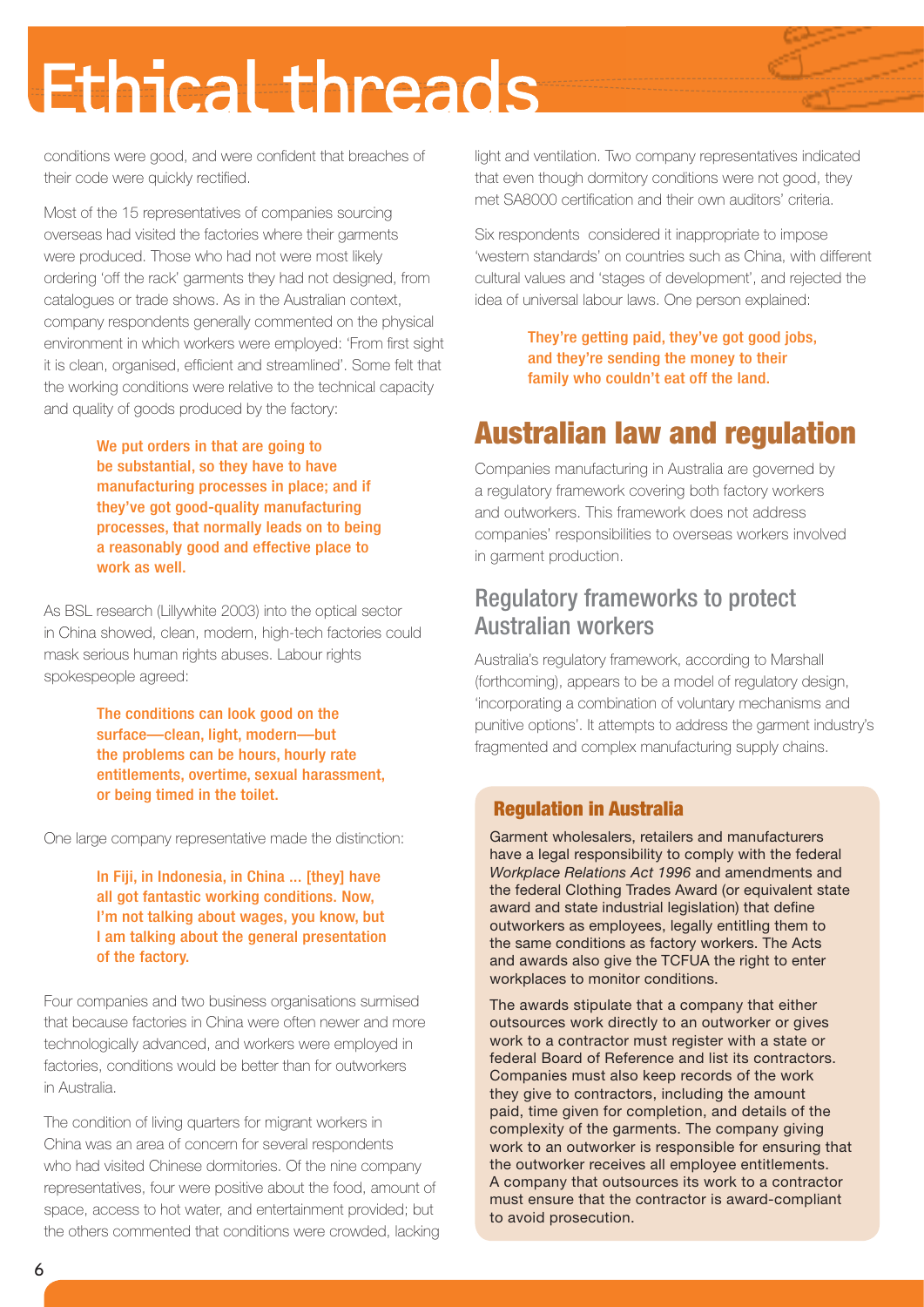However, the Senate Economic References Committee (1996) noted that non-compliance with award wages and conditions was so widespread it was considered normal; and according to outworkers interviewed for this research, conditions have worsened over the past 10 years.

Just over a third of the 23 company representatives interviewed knew of their legal obligation to register with either the state or federal board of reference. Both government and business organisation respondents commented that a lack of knowledge often resulted in bad industrial practice. According to one bureaucrat:

> One of the biggest issues for us is people not being aware of relevant awards, Acts and legislation that they are required to comply with when they hire people.

Labour rights organisations, however, suggested this was only one part of the problem:

> The difficulty for the companies is really lack of knowledge about how they can actually fix the problem and lack of will to do it, because really their priority is competing in the market.

None of the small company representatives was aware of the need to be award-compliant. Yet two believed they had ethical supply chain processes. One company advertised via swing tags that they were 'sweatshop-free'. However, discussion revealed this was based on producing in Australia and having a good relationship with their manufacturer: 'I visit the manufacturer and judge for myself'. The proprietor admitted that outworkers were probably part of her supply chain. The other company had a statement on their website about not exploiting workers. When asked how they backed up this claim, the owner stated that 'We don't need a formal process; we are like a family'. Asked if entitlements were provided to outworkers, the respondent said the company did not need to provide sick pay and WorkCover because they were independent contractors. This is an incorrect view, as garment outworkers have been identified as a group that needs protecting, and retain the right to be recognised as employees in state and federal legislation (Andrews 2006).

All the small and medium companies' respondents felt they lacked the organisational capacity to manage such complex legislation, and that there was nowhere to get advice and information. Interviewees from both companies and labour rights organisations felt that the government and educational institutions teaching fashion design and business were not doing enough to educate the industry, and that government was not providing adequate support for companies to adhere to the regulatory framework. Two business organisations with membership across multiple industries confirmed that, given the shrinking garment sector, they could not give priority to tracking changes in its regulatory and voluntary frameworks. Furthermore, small businesses were often not members of industry organisations, relying on their accountants to advise on regulation.

Seven company and three business organisation representatives commented that the regulations were too onerous and confusing, and five said that providing lists of contractors was manageable but working out how long garments would take to sew was not. Small company representatives thought that due to their small production runs they could not exert influence on their supply chains; and most noted how difficult it was to find a manufacturer for small runs, let alone to find an award-compliant manufacturer. A business organisation representative observed:

> To be award-compliant in this country you really have very little security of supply ... Most companies don't have any choice than to be not award-compliant because they have got to make sure that they have a range of people to do the work for them.

Small and medium label representatives said that if they were provided with a list of ethical manufacturers they would use them. Two people commented that there was not even a general register of manufacturers, and certainly none that lists award-compliant ones.

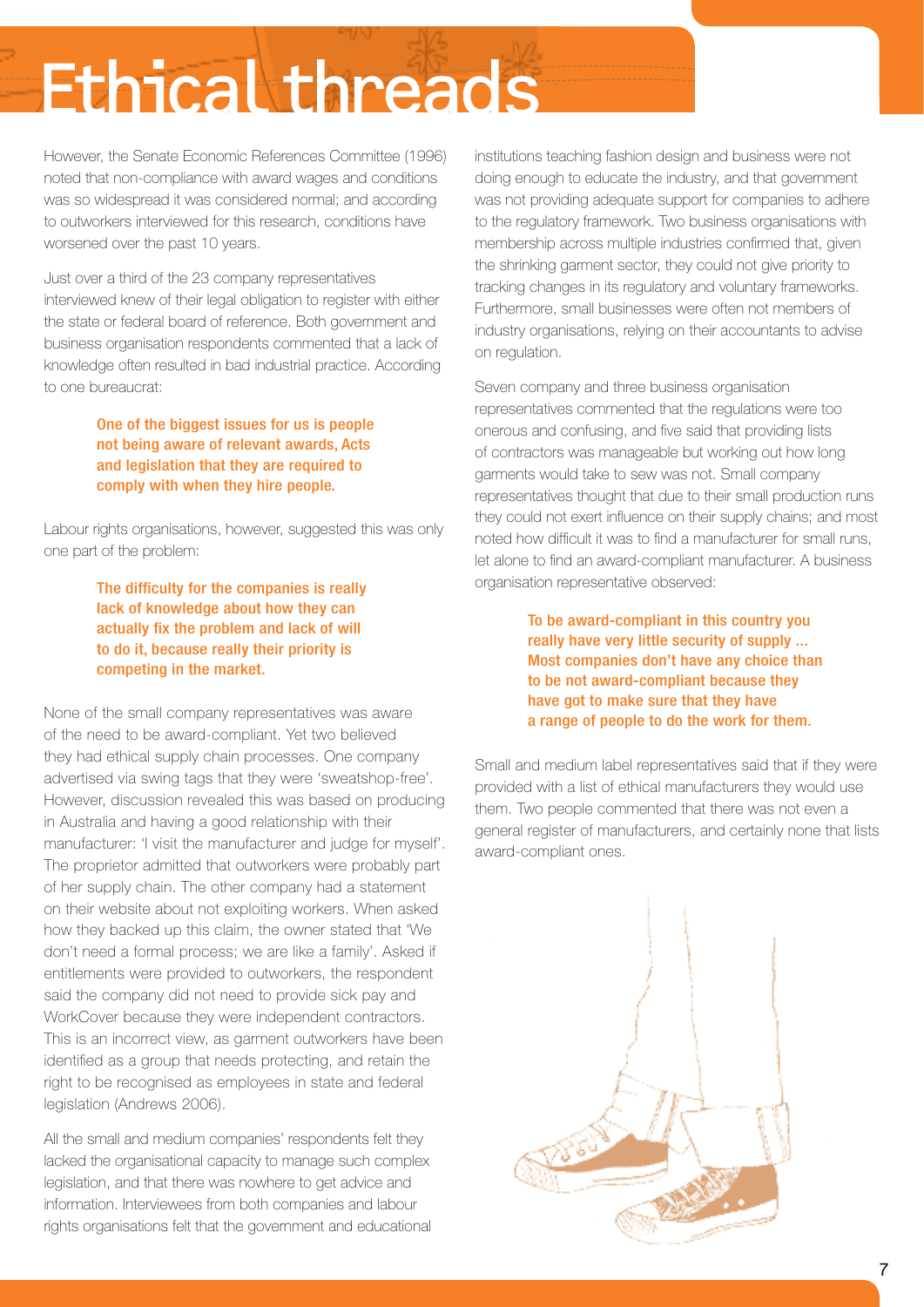As previously stated, some larger company representatives expressed confidence that bad or illegal practices were not taking place, citing their contractual arrangements and longterm working relationships with suppliers, who were anxious to keep their business. A bureaucrat noted that the absence of large company prosecutions supported this claim:

> In terms of Australia, companies who are sizeable enough to do this, they understand their legal obligations. The lack of big companies being prosecuted shows they are complying.

Outworkers, however, indicated that they had encountered problems even when sewing garments for one large retailer interviewed:

> We do the sewing; the factory then gives it to [company name] and they say it is all wrong and they don't pay the money. Then the factory does not pay me.

Companies also complained about the prosecution process. Seven Victorian companies and business organisations commented that prosecution was poorly managed by the Textile Clothing and Footwear Union of Australia (TCFUA), and four were concerned that the union was using the prosecution process to raise revenue. Companies and business organisations were also concerned about companies being unaware their contractor was being prosecuted until seeing their label identified in the media.

When consulted on this issue, the TCFUA (Victorian Branch) provided a letter that they sent to companies prior to inspection, outlining the TCFUA's rights under the *Workplace Relations Act 1996* to seek that penalties be imposed by the Federal Court. The letter warns that the union will continue to inspect premises to monitor compliance, and will prosecute breaches where they are found. They also advised that they use any fines or penalties paid to cover legal costs, and compliance and enforcement activities.

Two companies questioned why the Fairwear campaign (a community coalition addressing garment outworker conditions) was informed before the prosecution, while the garment companies were not. The TCFUA (Victorian Branch) stated that Fairwear was notified of companies being prosecuted at the same time as the information was publicly released.

Whilst this indicates that the TCFUA (Victorian Branch) is acting within its rights, it does not address concern about the damage to companies' reputations and the lack of opportunity to respond. It also does not foster cooperation. The union branch explained that they were the only body acting as 'watchdog', and without their efforts there would be serious gaps in compliance.

Only a third of the 13 outworkers interviewed knew of their legal status as employees rather than as contractors. They also felt they had no power to exercise their rights, for fear of losing work:

> The law to protect the outworker may be there but it is not useful, because if you ask or complain to the employer they just cut the job to you, and they don't say it's because you complain, they just say they have no work. Even though the law to protect the outworker is there, its protection is no use. That law does nothing for outworkers.

There was also a strong view from business that the tough regulatory environment and the prosecution process were resulting in companies moving their production offshore.

### Voluntary codes in Australia

Companies manufacturing in Australia can demonstrate their commitment to fair and decent working conditions by signing the Homeworkers Code of Practice (HWCP).

#### The Homeworkers Code of Practice (HWCP)

The code has two parts. Part 1 relates to retailers and is mandatory only in NSW, requiring signatories to detail where they source Australian-made goods. Part 2 is an accreditation process for companies manufacturing in Australia. Accredited companies are required to provide evidence that their suppliers meet legal minimum standards. Companies are responsible for maintaining records of their production chain, as well as providing evidence that workers are receiving the correct rates and conditions. If employing home-based workers, they also must provide evidence of superannuation and WorkCover. Re-accreditation is annual and costs \$2000 (+GST). Fees go towards promotion and administration costs. Companies which meet the code requirements can use the 'No SweatShop' label on their garments. The HWCP is a multi-stakeholder initiative, with government, unions and business as signatories.

Fifteen company respondents were aware of the HWCP. Only three companies had signed Part 2 of the HWCP and just two others were considering signing in the next 12 months. Many interviewees seemed confused about the difference between the award requirement to register with the board of reference and the voluntary commitment of signing the code.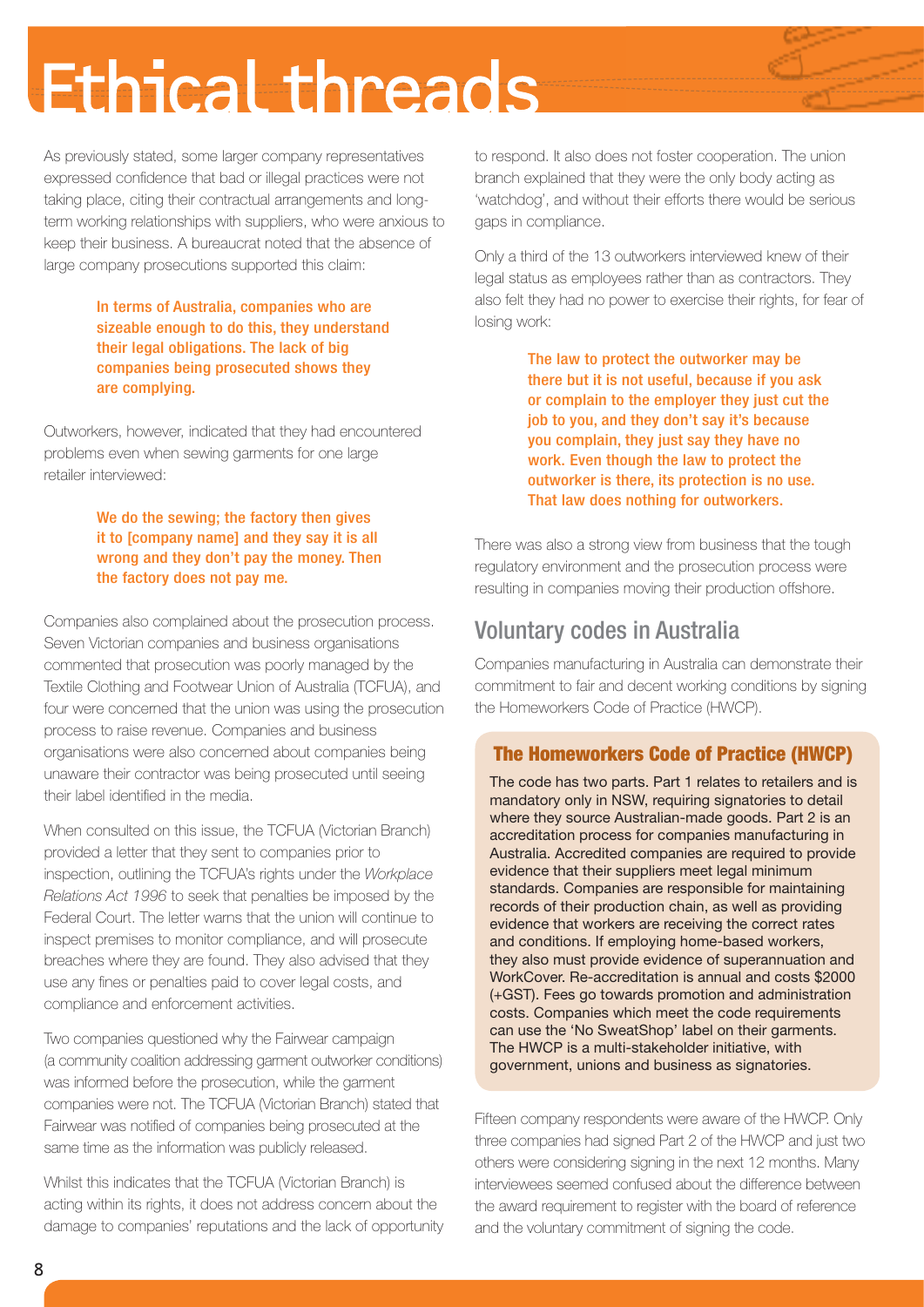Generally, business organisation and company impressions of the code were not favourable. They did not consider it a multi-stakeholder initiative that promoted best practice, and felt there was little support for it within the sector. Even though the code is managed by a committee comprising industry and TCFUA members, most business organisation respondents considered it a union and Fairwear initiative and felt that the TCFUA did not manage it adequately. Several company representatives and one business organisation respondent viewed the code as a mechanism for the TCFUA to raise revenue, not understanding that the HWCP finances are administered by the TFIA; and some company respondents strongly linked signing the code with an experience of union prosecution. Four company representatives were particularly concerned that the HWCP was not adequately monitored or enforced. One person whose company had signed the code asked:

#### Does someone go back and inspect the factories? People just sign the stat decs [sic] and then never do anything.

Small and medium company representatives stated that they did not have the organisational capacity to manage the process; and small companies could not afford the \$2000+GST accreditation fee. Some were also unsure whether their contractors could meet the code requirements. and were not prepared to jeopardise their supply. A business organisation representative indicated a need for a different approach for monitoring:

> I don't understand why they [the union] don't just say to designers, 'OK, you give us all the lists of your makers—that is all you need to do. We are not going to fine you if they are not award-compliant because we realise it is so difficult to find one that is award-compliant'. Then that is when you can start following the chain. I think the problem is that designers are all working in breach; they are all using unregistered factories.

A further code barrier was the perceived reluctance of factory contractors to disclose their suppliers, out of concern that retailers and labels might cut out the contracting factory from the supply chain.

There was a general feeling from smaller companies that the code was oriented towards larger businesses; however, small companies were more likely to see the advantages of trading as a 'No SweatShop' manufacturer.

Two HWCP signatories who did all their manufacturing inhouse in Australia did not equate becoming a signatory with financial advantage, because poor promotion of the code made it less effective. They were disappointed that even trade unions were not seeking out accredited manufacturers.

### Government purchasing

Two business organisations and three companies manufacturing workwear and uniforms in Australia believed that state and federal governments were not supporting legislation to protect vulnerable workers through their purchasing. Two HWCPaccredited companies felt that the government tender criteria ranked price above support for local and ethical producers:

> I mean I've got no problem with government saying you must be able to display that you are treating the environment properly and treating workers properly and doing everything ethically, as long as they're also asking tenders from overseas or anywhere else are they doing the same thing.

Indeed, Governments of Queensland, New South Wales and Victoria all have clauses in their tender documents requiring companies to demonstrate that garments are made under ethical conditions in Australia. However, these requirements only apply once a company has been short-listed and has proved to be competitive on 'cost of goods'; and there is no requirement to demonstrate that goods manufactured overseas are made under ethical conditions. Another issue is the lack of monitoring and effective penalties for companies which win a contract but are later found not to have met the ethical requirements.

## Corporate social responsibility

Although labour laws exist in most low-wage countries (including China), enforcement is patchy. In the absence of binding international law, workers producing garments for global networks lack protection from exploitation. In this context there is a need for companies to recognise their social obligations regarding international supply chains.

Corporate social responsibility (CSR) is a concept whereby companies voluntarily integrate social and environmental and governance practices into their business operations. According to Jenkins (2002), several factors converged in the 1990s to increase pressure on companies to adopt and implement CSR practices, and in particular, voluntary codes of conduct:

- globalisation of economic activity
- the state's decreasing role in regulating business behaviour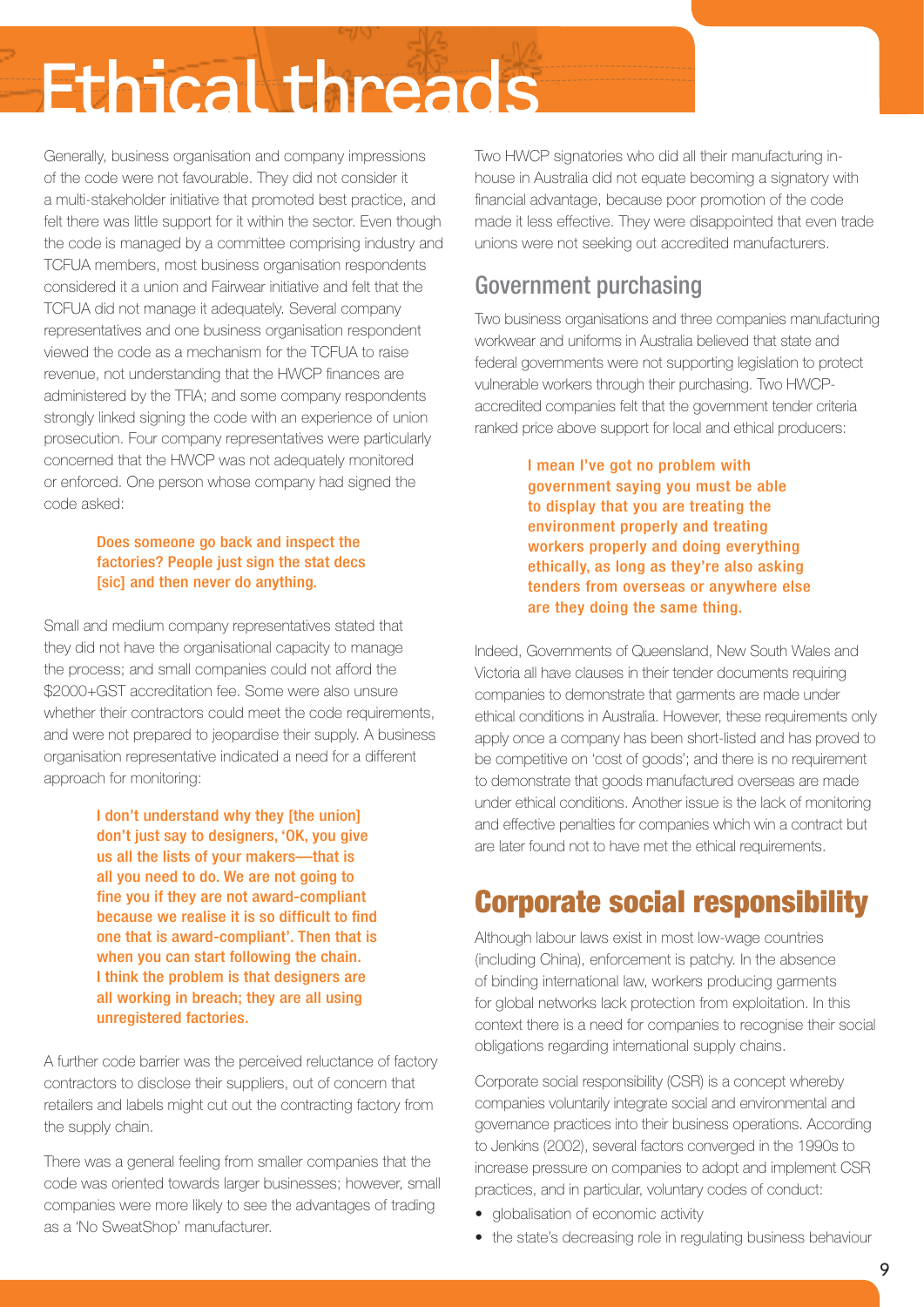- the significance of brands and corporate reputation, making companies vulnerable to bad publicity
- international dissemination of information about working conditions
- the increasing number of NGO labour rights campaigns.

However, this trend needs to be put into perspective: for example, of the world's 65,000 transnational corporations (TNCs), only an estimated 4000 companies produce reports dealing with social and/or environmental performance (Holliday et al. 2002). In the garment sector these include large multinationals such as Nike, Adidas and GAP. This presents a problem in Australia, where 87 per cent of the TCF industry is small to medium enterprises.

### Voluntary versus mandatory regulation

Internationally there is considerable debate as to whether voluntary CSR mechanisms benefit workers in a company's supply chain (Bendell 2004). The debate was reflected in respondents' views: overwhelmingly, business organisations and companies felt that voluntary approaches were the way forward.

> You know ... half the time we try to regulate too much, then people are bucking the trend and they try to do all sorts of things to break the rules because it becomes too rigid and inflexible.

By contrast, the labour rights advocates believed that voluntary mechanisms were useful; but to 'have teeth' they need to be underpinned by both national and international law. According to one respondent:

> So I think it would be great if the Australian government required all Australian companies sourcing overseas, and indeed any company exporting to Australia, to source from places where ILO Conventions are respected; but I think we're a long, long way from that.

In any case, it is increasingly apparent that Australia is lagging behind Europe and the US in developing a regulatory CSR framework for international supply chains. In the EU, there have been changes to the Companies Bill in the UK and a resolution by the European Parliament entitled *Corporate social responsibility: a new partnership,* which both require corporations to monitor and report on their performance in respect to human and worker rights and the environment. In the US, the *Decent Working Conditions and Fair Competition Act* (S.3485), a bill to amend the Tariff Act of 1930, was

introduced: if passed, this would prohibit the import, export and sale of goods made with sweatshop labour.

Australia has no such broad requirements. Recently the Australian Government has conducted two inquiries into mandatory corporate responsibility, one by the Corporations and Markets Advisory Committee (CAMAC) and the other by the Parliamentary Joint Committee on Corporations and Financial Services. Both inquiries recommended voluntary mechanisms, rejecting calls to introduce mandatory regulation that would increase directors' duties to ensure the interests of stakeholders other than shareholders are considered and require social and environmental reporting.

Australia's lack of mandatory regulation poses a potential threat to its export markets. Australian companies can expect more US and EU retailers to require them to report on social and environmental performance. They could be disadvantaged in international trade through not addressing these issues in their supply chains.

While the Australian Fashion Council (2007) lists 28 federal and state government assistance programs available to the Australian garment industry, not one addresses ethical trading in its criteria.

One positive commitment the Australian Government has made to encourage CSR is the adoption of the OECD Guidelines for Multinational Enterprises. Although the guidelines are non-binding, they prescribe a role for government to ensure that they are respected wherever a company does business. Unfortunately, apart from the labour rights organisations, only four companies, one business organisation, and one bureaucrat were aware of the guidelines. This creates a potential risk for the sector, as a growing number of NGOs have used the complaints mechanism to raise issues related to various companies' international activities (Lillywhite 2007).

### Attitudes to CSR

Six of the seven large companies interviewed had developed a voluntary CSR strategy to monitor conditions overseas. Companies which had CSR strategies were those with greater organisational capability, or those perceiving greatest risk through inaction. Most organisations interviewed identified an in-principle responsibility to ensure fair and decent working conditions because it was morally right, contributed to good business practice and assisted with risk management. A business organisation representative noted:

> Reflecting on the competitive nature of the industry, the decisions always come down to what benefit are we going to get in terms of efficiency, quality, production, versus the cost.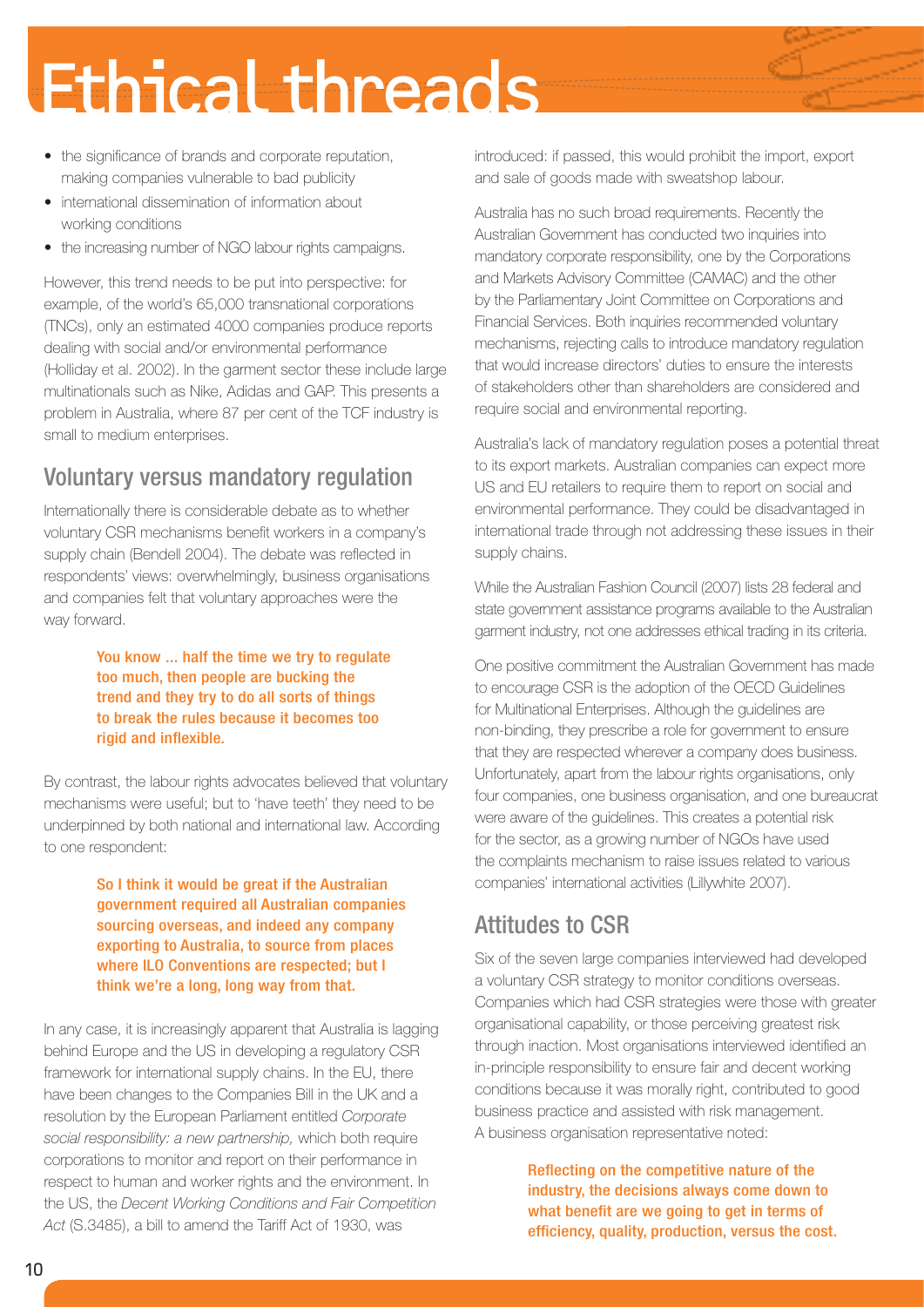Despite this, only half of the 23 company respondents said their company had adopted strategies to promote ethical conduct, and only a few identified working conditions as a criterion for selecting manufacturers. With the exception of companies producing in excess of one million units annually, most representatives felt that their companies lacked the capacity to implement an ethical supply chain process.

Asked about the international trends in CSR, most smaller company representatives could not see opportunities or benefits from developing such a process, due to the following barriers:

- mechanisms only designed for larger companies
- consumers indifferent, and unwilling to pay for 'ethical' garments
- financial sustainability more important than ethical supply
- lack of organisational resources and expertise
- lack of influence due to small size
- difficulty taking responsibility for workers other than direct company employees.

Larger companies and some sportswear/workwear companies, however, were more inclined to see the benefits of a CSR process, for reasons of:

- demonstrable risk mitigation
- building community confidence in their brand
- positioning the company as an industry leader.

The barriers identified by larger company representatives related more to the difficulties of implementing a CSR process, including:

- driving the process internally
- creating an environment to embed CSR in organisational processes
- influencing suppliers when Australia is a small market relative to Europe and the US
- mapping and understanding complex supply chains.

Interestingly, of the four publicly listed companies, only two representatives indicated that shareholder demand moved them to develop a CSR process; and only one business stakeholder said it would motivate companies.

### International CSR mechanisms

In the absence of binding regulations for international sourcing, the past decade has seen a proliferation of initiatives (many based on ILO standards) designed to guide the development of companies' ethical strategies (see box).

#### International CSR mechanisms

**Intergovernmental standards:** The **ILO Conventions** set minimum standards for basic labour rights: freedom of association; the right to organise; collective bargaining; abolition of forced labour; and equality of opportunity and treatment. Although directed at governments rather than companies, they underpin many standards. The **OECD Guidelines for Multinational Enterprises** outline what OECD member governments agree are the basic components of responsible corporate conduct. Although not binding, they have a complaints mechanism.

**Multi-stakeholder initiatives:** MSIs bring together stakeholders to address code monitoring and compliance. Some MSIs (for example, the **Ethical Trading Initiative (ETI)** and **Fair Labour Association (FLA)**) have their own codes of compliance for sourcing companies; or (as in the case of **SA8000**), are a certification process for manufacturers. Other examples include the **Global Reporting Initiative (GRI)**, a process for reporting on a company's social, environmental, and economic performance; and the **UN Global Compact**, a voluntary initiative to encourage businesses to adopt and report on sustainable and socially responsible policies, educating the sector through policy dialogues, learning, country or regional networks, and partnership projects.

**Business association or employer initiatives** are industry-controlled initiatives relating to monitoring or compliance. Examples include the **Business Social Compliance Initiative (BSCI)**, which offers members a common system for auditing their suppliers; and **Worldwide Responsible Apparel Production (WRAP)**, which is a certification process for manufacturers.

**Unilateral initiatives** include company codes formulated by individual companies or other entities without consultation with other stakeholders.

Apart from a few larger company representatives, most were unaware of these international mechanisms or did not believe they were applicable to the Australian industry or to their particular business. Half had heard of the ILO Conventions, but there was very little awareness of most other initiatives and standards. Awareness of SA8000 was higher: eight companies had heard of it and three said they had used certified factories in their supply chain.

Asked about signing on to or adhering to international CSR mechanisms, respondents indicated a range of barriers such as:

- identifying those which suited their business
- mechanisms inappropriate for Australia
- preference for managing social compliance in-house or through their sourcing agents.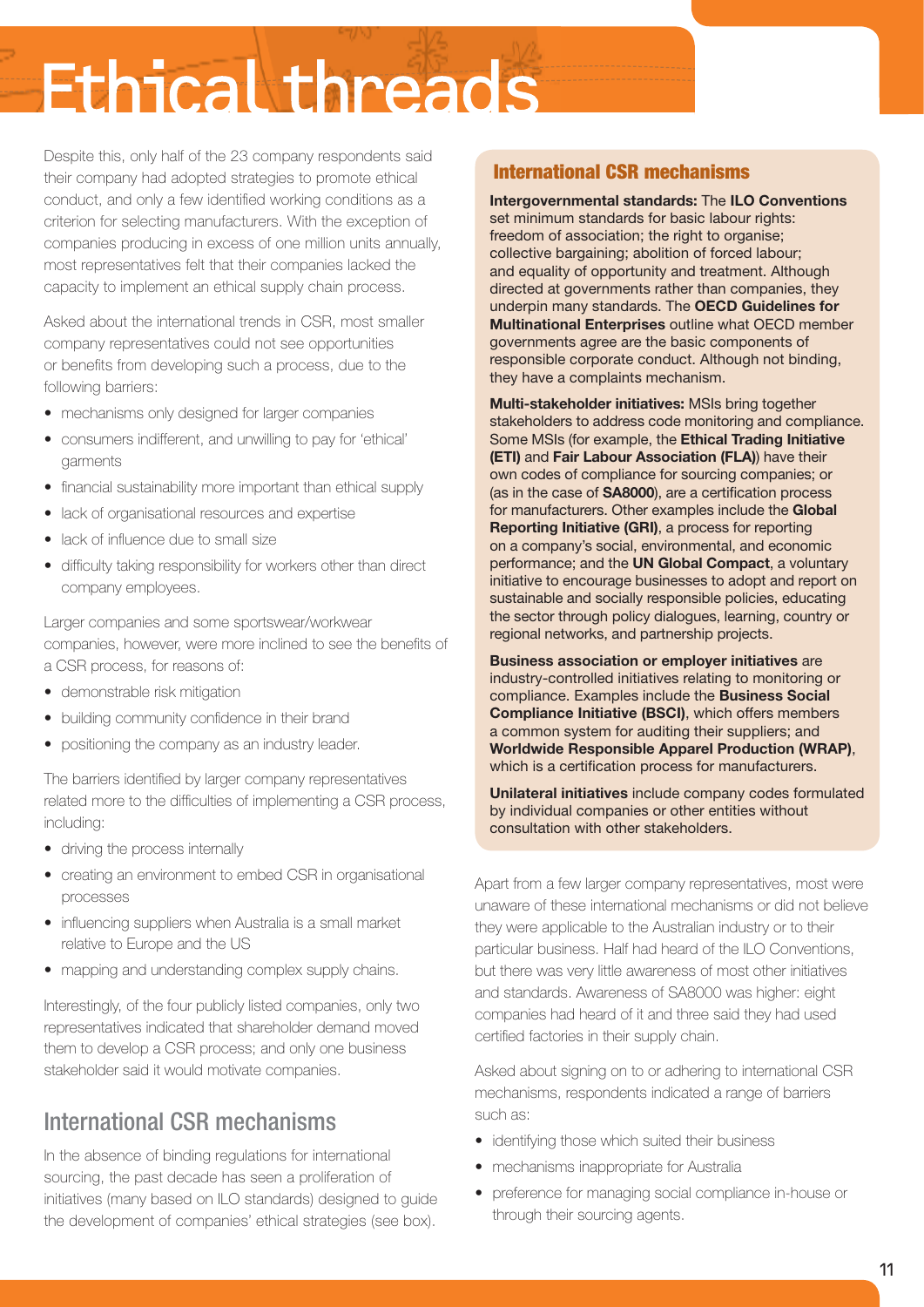They also reiterated the lack of organisational capacity and the lack of a clear business case or customer demand. One company employee who had worked in England, however, was surprised that there was no multi-stakeholder initiative such as ETI in Australia.

## Company CSR processes

Our study found that apart from some larger companies, the garment sector in Australia showed little understanding, engagement, implementation, or reporting in relation to CSR.

Only two medium company representatives claimed they had an ethical strategy relating to their international supply chains. One company used one factory that was SA8000 accredited, yet other factories in its supply chain were not audited. Another representative indicated that its sourcing agent had a process for social auditing but did not have a code of conduct. One small company owner felt that, because their overseas factory fed the staff and provided schooling for employees' children, the factory was 'reputable'.

Only one company had an employee specifically responsible for CSR. In other companies which mapped and monitored their supply chains, this work was usually undertaken by sourcing and procurement staff.

#### **Codes of conduct**

In line with international trends (Utting 2001; Kolk et al. 2005), the CSR mechanism most commonly adopted by larger companies was a code of conduct. Five large company representatives indicated that they had a code of conduct; and one medium-sized sportswear company, a licensee for a large brand, was required to refer to its parent company's code.

The OECD broadly defines codes of conduct as 'commitments voluntarily made by companies, associations or other entities which put forward standards and principles for the conduct of business activities in the marketplace' (Gordon & Miyake 2000, p.31). The apparel and footwear sector is often described as one of the leading industries in the development and implementation of such codes (Global Reporting Initiative 2006).

Representatives of labour rights organisations we spoke to felt that, in the absence of a regulatory framework, individual company codes were useful internally but not across supply chains. However, to have an impact on labour conditions both in Australia and overseas, there needed to be skilled labour rights practitioners auditing and advising on the development and implementation of codes.

Large company representatives gave the following reasons for developing their codes:

- reputation risk and international examples of companies being exposed for bad practice
- company strategy, values and desire to be seen as industry leader
- consumer, shareholder or client demand and staff satisfaction.

Five company representatives provided copies of their codes. All codes addressed the minimum standards in the ILO Fundamental Principles and Rights at Work, with the exception of one company not including freedom of association and the right to collective bargaining. Most expanded on the elimination of discrimination by specifically addressing wages and hours of work, both considered key issues in the garment sector. Further, three codes addressed issues such as accommodation, toilets, and amenities; and two codes mentioned a minimum wage.

Despite all codes referring to the ILO Conventions, no code suggested a way of resolving the legal barriers to freedom of association in countries such as China.

#### **Making commitments public**

According to an OECD study:

A major advantage of the corporate code movement is that it brings corporate responsibility issues out into the open and into the arena of public debate. It does this by increasing the transparency of private commitments. Once in the public domain, the commitments can be evaluated, debated, and at least for the most successful codes, imitated. (Gordon & Miyake 2000, p.29)

Most of the interviewed companies with codes, however, did not make their processes entirely transparent. Only three companies had statements regarding ethical supply in the public domain. Just one company provided a link to its code of conduct on its website. This was also the only company to produce a sustainability report including information about ethical supply and auditing—though only the number of audits undertaken, not the results of the auditing process. Nor was the sustainability report developed using the GRI Guidelines, which are internationally recognised as the best existing reporting framework.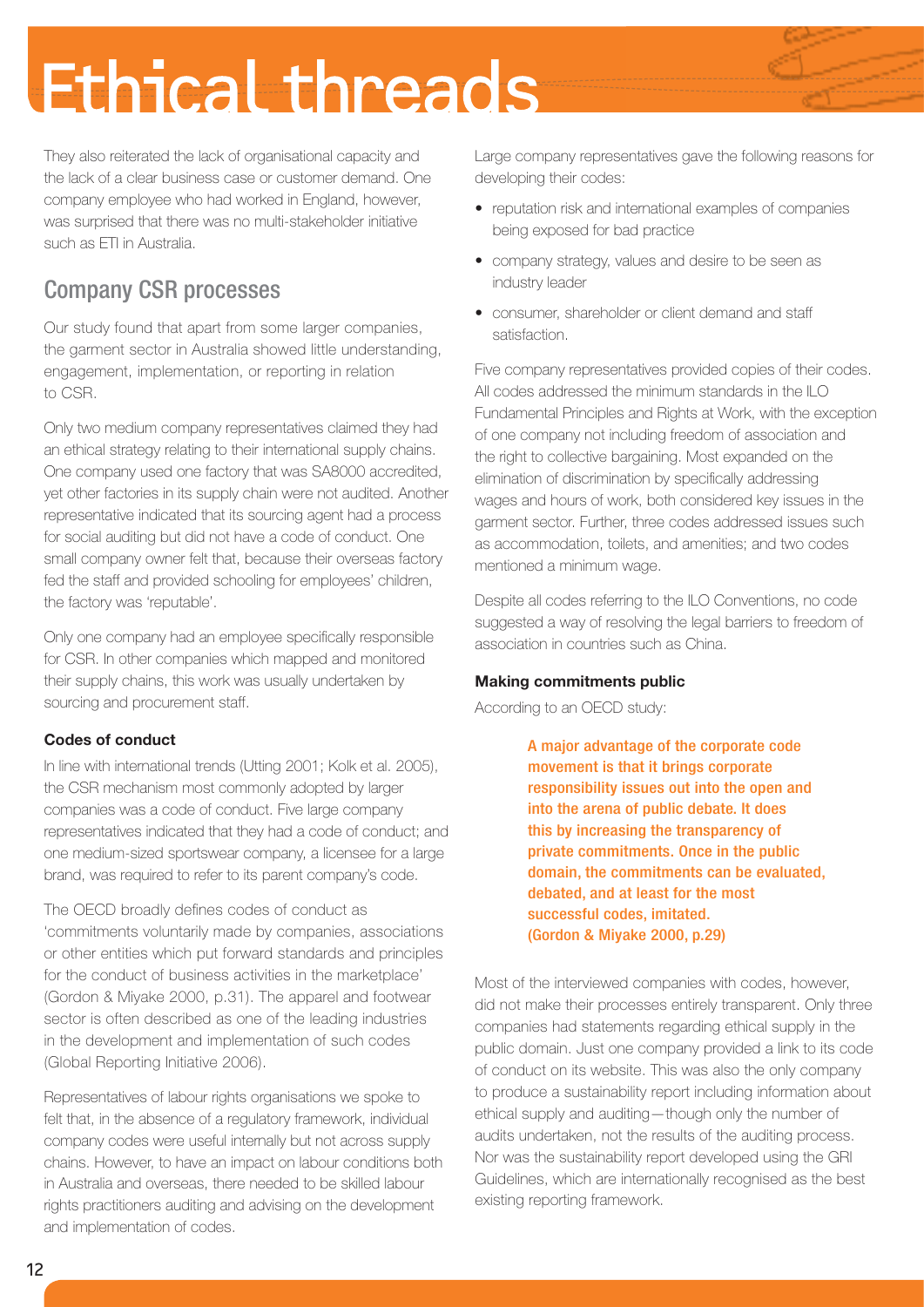The other companies interviewed reported progress internally to their boards and/or committees, and via their intranets.

Some companies that had implemented processes to monitor supply chain labour rights did not publicise this, stating that they did not want to draw attention to the issue in order to avoid creating an expectation from consumers and NGOs.

#### **Consultation with stakeholders and capacity building**

This research found that all but one respondent company with CSR strategies had developed and implemented their codes without involvement from process workers, suppliers, unions, or NGOs. The exception was one large company whose sustainability report stated that it had conducted supplier consultations.

Studies of code content have overwhelmingly stated that CSR mechanisms developed through multi-stakeholder initiatives are far more comprehensive than those developed unilaterally or through business associations or employer initiatives (Barrientos et al. 2006; Gordon et al. 2005; Wick 2005).

Company representatives explained that their codes were produced internally or through consultation with a private company with expertise in inspection, verification, and certification. Most stated, however, that they had also referred to intergovernmental standards and multi-stakeholder initiatives. No company had a committee with external stakeholders to advise on their ethical procurement strategies.

Another issue was how codes were communicated to workers in their supply chain. Most companies indicated that, as part of their monitoring process, they interviewed workers in private about conditions; and companies had their codes translated and distributed to workers. Two companies had a hotline that employees could anonymously call to report breaches of the code; however, it was unclear whether this service was available to workers in their contracting chains. No company representative mentioned any in-factory training about code requirements.

#### **Auditing, monitoring and certification**

Both labour rights organisations and companies involved in CSR agree that audits alone do not improve the conditions for workers. A recent review of Britain's Ethical Trading Initiative (Barrientos et al. 2006) found that audits have some positive impacts, generally limited to more visible issues such as health and safety, but research teams found many problems of non-compliance; and the Clean Clothes Campaign (2005, p.74) stated that 'an audit, used alone, can never produce change—it can only produce a "shopping list" of items to be remedied'.

The head of Sears Holdings Corporation, a large global brand, stated at the 'Supply Chain Talks Back' Conference in China in 2005:

> We have conducted in excess of 8000 audits, but all they show is conditions on the day—either pass or fail. Audits themselves don't improve factory conditions.

Most interviewees whose companies conducted factory audits believed that these ensured satisfactory conditions: this suggested unrealistic expectations. The one exception was the representative of a large brand who recognised that with a complex supply chain, change would be incremental:

#### We've got 11,000 suppliers. It's not going to be something that is done overnight.

#### **Transparency and disclosure**

An Oxfam report noted calls for transnational corporations to publish and list their suppliers:

> This kind of transparency makes it easier for civil society organisations to investigate and report on working conditions in company supply chains. (Connor et al., p.55)

Only two small and one medium company representatives said they would be willing to publicly list their suppliers; two other medium company representatives said they would, but only if there were assurances that competitors could not access their suppliers; the rest said no.

Most company representatives indicated that the market in Australia was too competitive and that their supplier base was an important part of their intellectual property and brand success. Disclosing where they manufactured their goods was perceived as too big a risk for 18 of the 23 companies:

> There is an inherent risk in publishing your factories. For Nike it is slightly different because they are a global player ... so their suppliers would be less likely to take work from their competitors.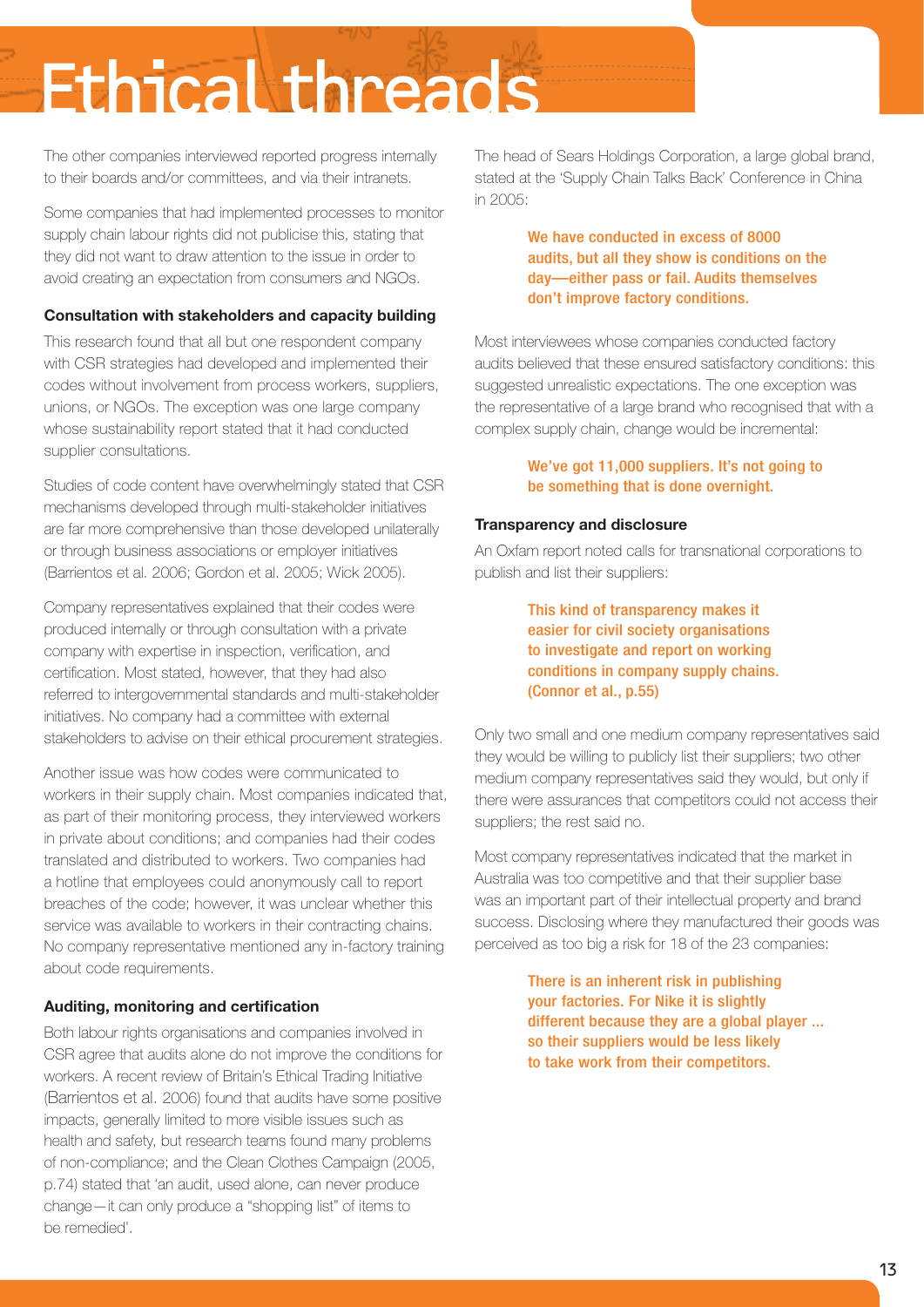## A case for change

One of the most positive outcomes of this research is that nearly all participants affirmed the need for a new model for dealing with labour rights in Australian garment industry local and international supply chains. This would require a sectoral approach supported by reliable data, and designed to foster trust between labour rights organisations, workers, and companies.

Respondents also stated that government needs to be more actively involved in promoting and monitoring both voluntary and regulatory frameworks in Australia, and in assisting companies in meeting their regulatory obligations by providing training and information. Communication strategies should be tailored to suit a creative industry largely consisting of small to medium enterprises. Industry events such as fashion weeks and trade fairs should be targeted, and educational institutions should prepare graduates to understand not only technical, design and business skills, but also labour rights in the industry and its global context. Government should support a strong CSR framework, to ensure companies can compete in the global marketplace, attract investment and create decent employment.

Larger companies and business organisation representatives indicated that CSR strategies needed to recognise Australia as a small player in the international market. Small and medium company respondents believed that large companies could play a stronger role in mentoring about CSR frameworks. Labour rights organisations, companies and some business organisations indicated that industry associations and peak bodies should be more involved in educating companies and understanding CSR. Smaller companies and some business organisations believed the present agenda was driven by union and labour rights campaigners through prosecution processes and 'name and shame campaigns'. There was a general view that no satisfactory mechanism for multistakeholder dialogue exists.



Outworkers wanted to be able to talk directly to companies about their situation. They also commented that companies needed to ensure adequate timeframes and price per unit.

To ensure a viable industry in Australia, initiatives are needed that encourage greater collaboration between manufacturers, outworkers and small fashion enterprises. These might include a production centre catering to the needs of small labels, employing outworkers and offering training.

A major barrier to adopting CSR strategies is the overriding view that most consumers do not care where and how their garments are sourced, or about the labour conditions under which products are manufactured. Trends in Europe, however, indicate that consumers elsewhere are becoming more concerned about the social and environmental impact of their purchases. Recent EU and British polls demonstrate community interest in ethical supply and increased spending on 'ethical' clothing (Cooperative Bank 2006; CSR Europe/ MOR 2000). One company respondent to our survey noted:

#### England has had a strong advocacy platform around sweated labour and conditions in China because NGOs have been huge on this issue ... I don't think this has quite happened in Australia.

Research exploring consumer attitudes in New South Wales in 1999 indicated that there was no strong awareness of outworker exploitation. However, once participants were given information about working conditions, most indicated they would pay 5 per cent more for ethically produced garments (NSW DIR 1999).

Interviewing Australian consumers was outside the scope of this research, but industry stakeholders will need to be aware of changing concerns as they seek the way to enhanced corporate social responsibility.

## Recommendations

### Keeping pace with global trends

State and federal governments and industry stakeholders should:

- Establish a multi-stakeholder platform to promote and implement the uptake of the global dimensions of CSR in the Australian garment sector. Membership should include small and large companies, NGOs, industry associations, unions, suppliers, sourcing agents and workers.
- Monitor trends in the EU and US around voluntary and mandatory CSR practices and reporting and ensure that Australian companies and government implement best practice.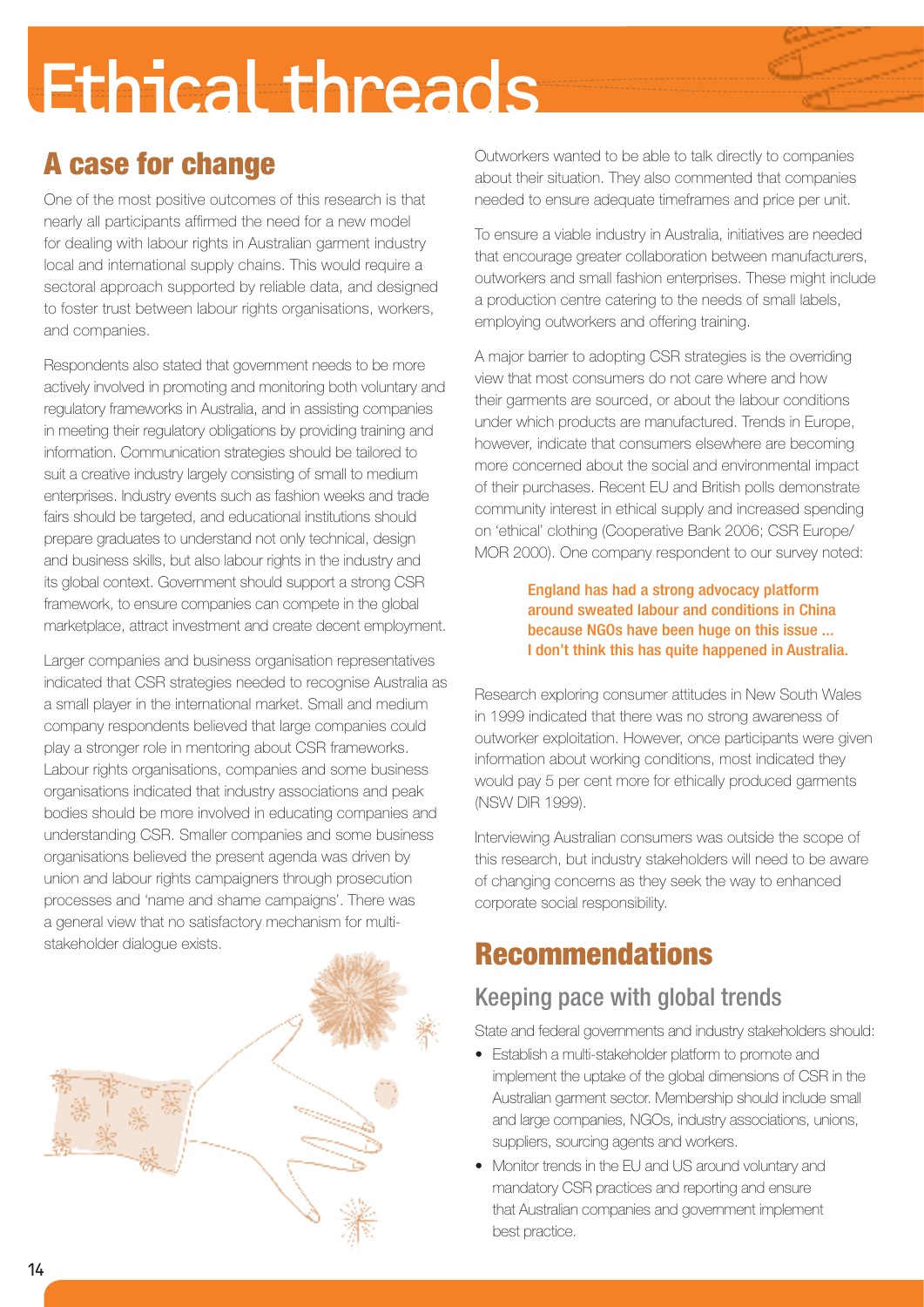The federal government should:

- Introduce regulations in line with the EU and Britain which require large corporations to demonstrate a process for monitoring and improving conditions in their local and international contracting chain.
- Promote the OECD Guidelines for Multinational Enterprises to the sector.

Austrade should:

• Advise Australian garment companies exporting to Europe and the US on global sourcing practices and mandatory international reporting requirements.

### Improving CSR practices

Companies should:

- Develop and implement CSR strategies through consultation with individuals and organisations which represent both supplier and worker perspectives. This should include:
	- developing an ethical sourcing strategy which is available to all stakeholders and the public
	- integrating CSR practices into mainstream business operations
	- mapping supply chains, working conditions and areas for improvement
	- developing reporting mechanisms in line with the Global Reporting Initiative's Apparel and Footwear Sector **Supplement**
	- providing training for employees, suppliers and workers about fair and decent working conditions and processes for improvement
	- upholding national labour laws and minimum standards.

### Assisting outworkers and small to medium enterprises (SMEs)

The industry should:

- Undertake a pilot production hub involving SMEs and outworkers to address supply, employment and labour rights issues in Australian-based garment manufacturing. The project should aim to:
	- improve work flow and provide legal minimum conditions for outworkers
	- create training and employment opportunities for outworkers
	- respond to identified industry labour shortages.

### Improving the Australian regulatory environment

State and federal governments should:

- Ensure that a high value-added manufacturing base is supported in Australia while monitoring adherence to Australian regulatory frameworks.
- Support the development and promotion of a database of ethical manufacturers, in conjunction with the HWCP committee, TCFUA and industry associations.
- Investigate the feasibility of harmonising state outworker regulation without eroding existing standards.
- Fund further research to:
	- audit the skills of home-based, factory, and retrenched garment workers
	- identify current and future industry training needs, such as patternmaking and sample machining
	- provide up-to-date data on working conditions and numbers of outworkers in Australia.
- Accede to the ILO Homework Convention (C177).
- Post-2010 following a further review of CSR uptake by industry, consider, in consultation with all stakeholders, linking tax incentives, government subsidies and assistance schemes to companies that demonstrate a commitment to ethical sourcing and production.

Governments, NGOs and the TCFUA should:

- Review and further resource the Homeworkers Code of Practice (HWCP), to increase its effectiveness as a domestic multi-stakeholder initiative, make it applicable and affordable for smaller enterprises, and improve compliance and monitoring.
- Educate outworkers regarding their rights under Australian law.
- Develop outworkers' advocacy skills and facilitate meetings between outworkers and the industry.

### Ethical purchasing

State, federal and local governments should:

• Review their purchasing policies to include clauses which require suppliers to demonstrate a process for monitoring and improving the conditions under which goods are produced both locally and overseas.

Companies, NGOs and unions should:

• Develop ethical sourcing strategies to ensure that garments purchased, such as uniforms and promotional t-shirts, are produced under ethical conditions.